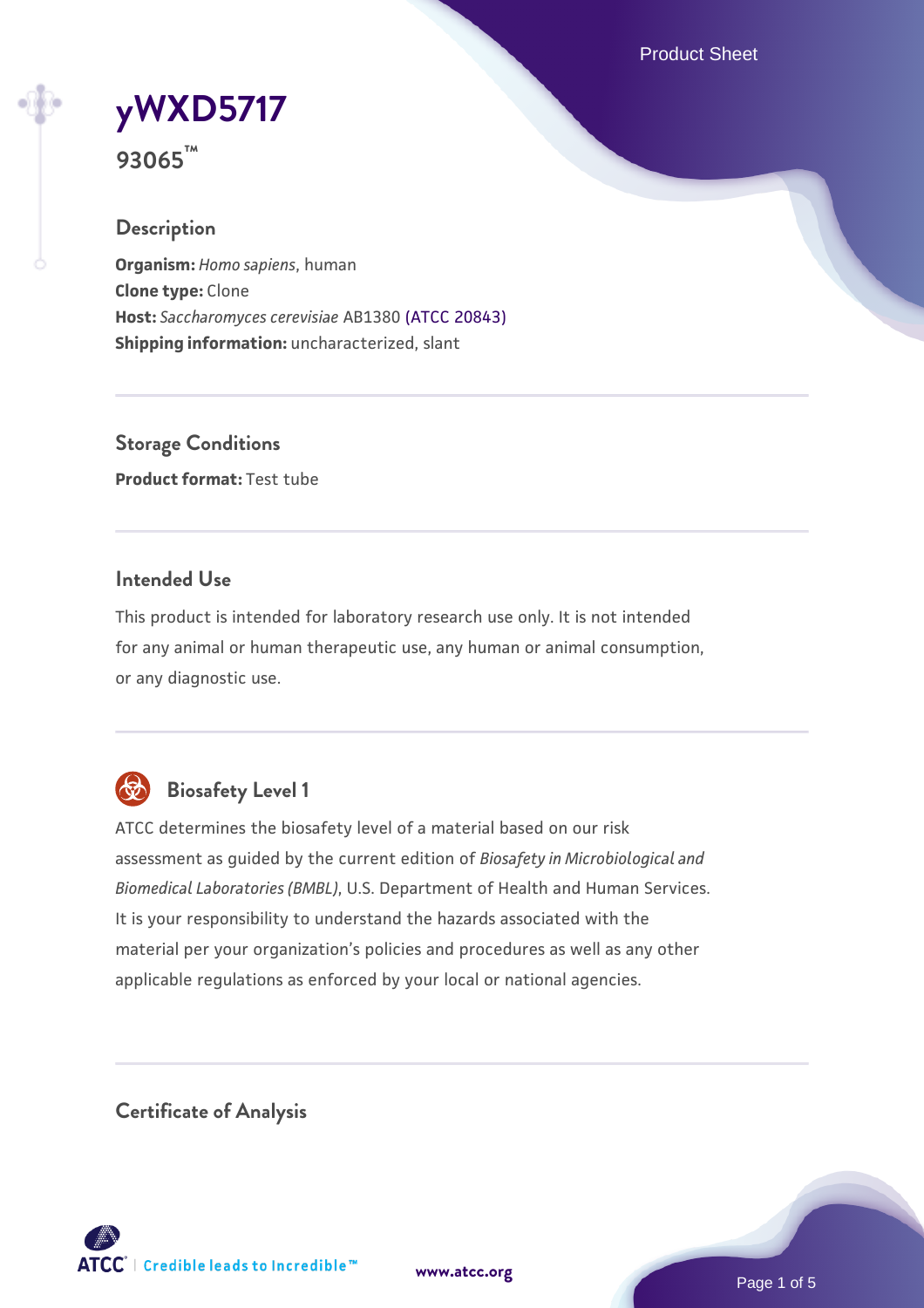

For batch-specific test results, refer to the applicable certificate of analysis that can be found at www.atcc.org.

#### **Insert Information**

**Type of DNA:** genomic **Genome:** Homo sapiens **Chromosome:** X X pter-q27.3 **Gene name:** DNA Segment, single copy **Gene product:** DNA Segment, single copy [DXS4663] **Gene symbol:** DXS4663 **Contains complete coding sequence:** Unknown **Insert end:** EcoRI

#### **Vector Information**

**Construct size (kb):** 320.0 **Intact vector size:** 11.454 **Vector name:** pYAC4 **Type of vector:** YAC **Host range:** *Saccharomyces cerevisiae*; *Escherichia coli* **Vector information:** other: telomere, 3548-4235 other: telomere, 6012-6699 Cross references: DNA Seq. Acc.: U01086 **Cloning sites:** EcoRI **Markers:** SUP4; HIS3; ampR; URA3; TRP1 **Replicon:** pMB1, 7186-7186; ARS1, 9632-10376

# **Growth Conditions**

**Medium:** 



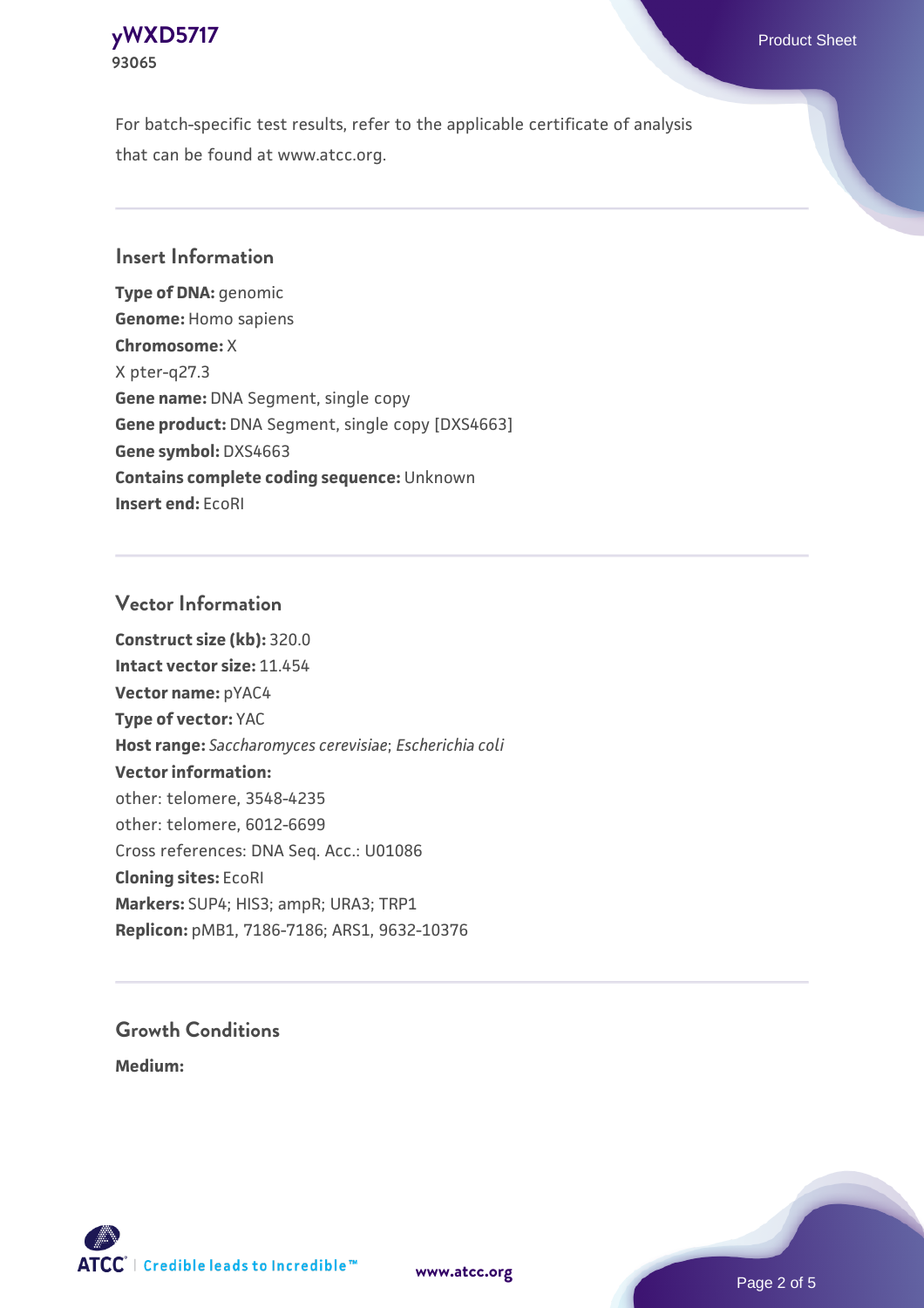**[yWXD5717](https://www.atcc.org/products/93065)** Product Sheet **93065**

[ATCC Medium 1245: YEPD](https://www.atcc.org/-/media/product-assets/documents/microbial-media-formulations/1/2/4/5/atcc-medium-1245.pdf?rev=705ca55d1b6f490a808a965d5c072196) **Temperature:** 30°C

#### **Notes**

More information may be available from ATCC (http://www.atcc.org or 703- 365-2620).

### **Material Citation**

If use of this material results in a scientific publication, please cite the material in the following manner: yWXD5717 (ATCC 93065)

#### **References**

References and other information relating to this material are available at www.atcc.org.

#### **Warranty**

The product is provided 'AS IS' and the viability of ATCC® products is warranted for 30 days from the date of shipment, provided that the customer has stored and handled the product according to the information included on the product information sheet, website, and Certificate of Analysis. For living cultures, ATCC lists the media formulation and reagents that have been found to be effective for the product. While other unspecified media and reagents may also produce satisfactory results, a change in the ATCC and/or depositor-recommended protocols may affect the recovery, growth, and/or function of the product. If an alternative medium formulation or reagent is used, the ATCC warranty for viability is no longer



**[www.atcc.org](http://www.atcc.org)**

Page 3 of 5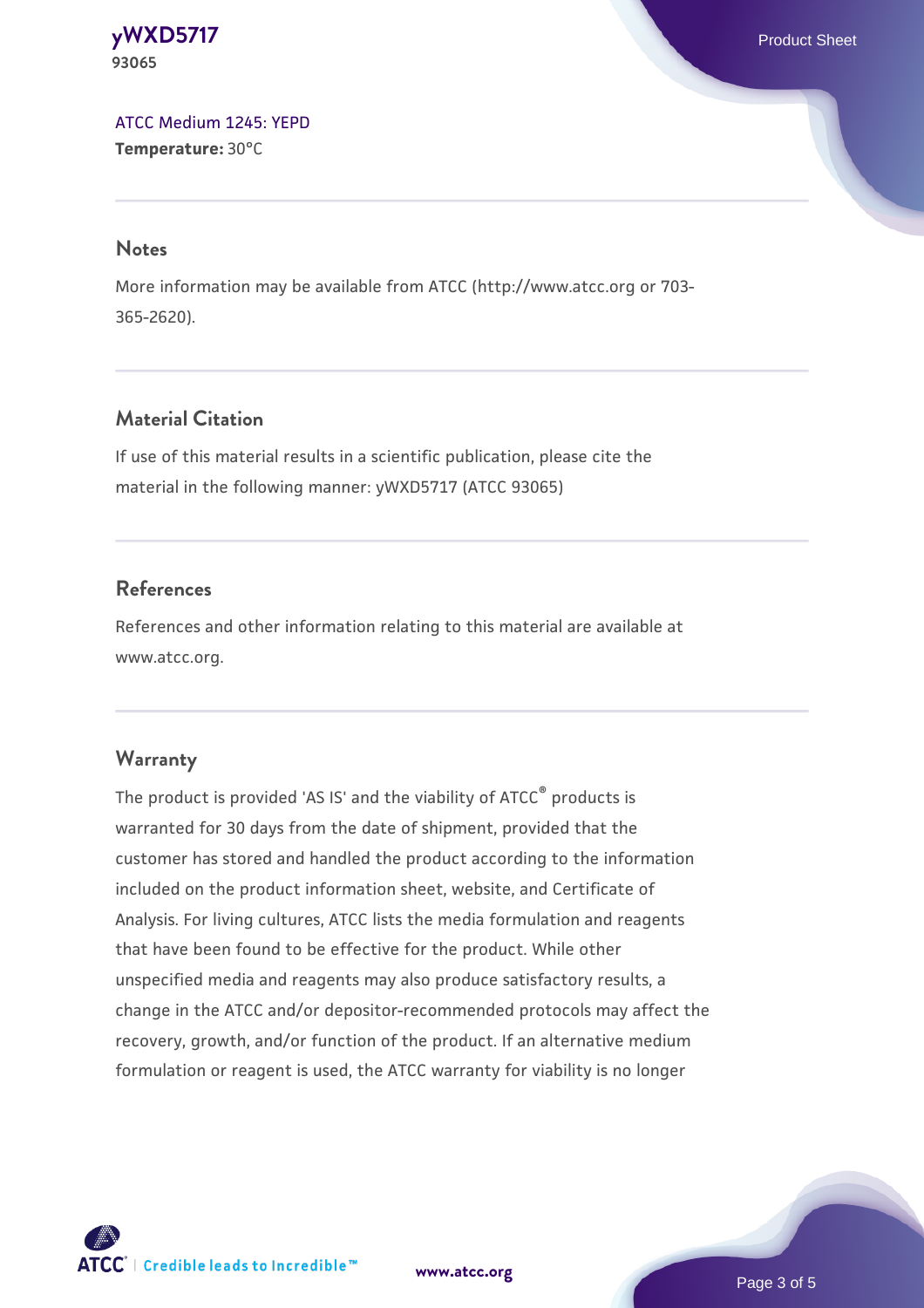**[yWXD5717](https://www.atcc.org/products/93065)** Product Sheet **93065**

valid. Except as expressly set forth herein, no other warranties of any kind are provided, express or implied, including, but not limited to, any implied warranties of merchantability, fitness for a particular purpose, manufacture according to cGMP standards, typicality, safety, accuracy, and/or noninfringement.

#### **Disclaimers**

This product is intended for laboratory research use only. It is not intended for any animal or human therapeutic use, any human or animal consumption, or any diagnostic use. Any proposed commercial use is prohibited without a license from ATCC.

While ATCC uses reasonable efforts to include accurate and up-to-date information on this product sheet, ATCC makes no warranties or representations as to its accuracy. Citations from scientific literature and patents are provided for informational purposes only. ATCC does not warrant that such information has been confirmed to be accurate or complete and the customer bears the sole responsibility of confirming the accuracy and completeness of any such information.

This product is sent on the condition that the customer is responsible for and assumes all risk and responsibility in connection with the receipt, handling, storage, disposal, and use of the ATCC product including without limitation taking all appropriate safety and handling precautions to minimize health or environmental risk. As a condition of receiving the material, the customer agrees that any activity undertaken with the ATCC product and any progeny or modifications will be conducted in compliance with all applicable laws, regulations, and guidelines. This product is provided 'AS IS' with no representations or warranties whatsoever except as expressly set forth herein and in no event shall ATCC, its parents, subsidiaries, directors, officers, agents, employees, assigns, successors, and affiliates be liable for indirect, special, incidental, or consequential damages of any kind in connection with or arising out of the customer's use of the product. While reasonable effort is made to ensure authenticity and reliability of materials on deposit, ATCC is not liable for damages arising from the misidentification or



**[www.atcc.org](http://www.atcc.org)**

Page 4 of 5